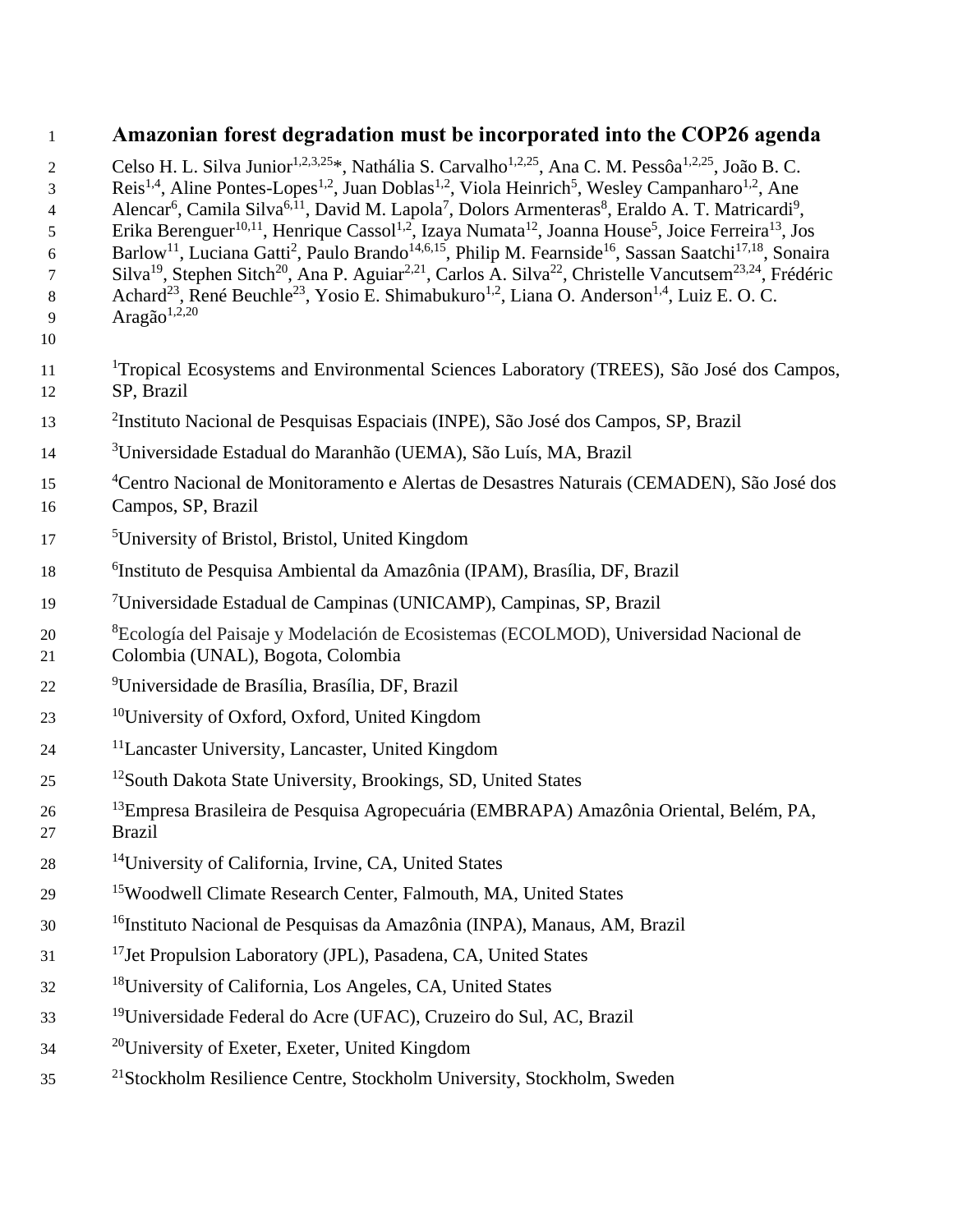- <sup>22</sup> School of Forest, Fisheries, and Geomatics Sciences, University of Florida, Florida, United States
- <sup>23</sup> European Commission, Joint Research Centre (JRC), Ispra (VA), Italy
- <sup>24</sup> 2<sup>4</sup> 2<sup>4</sup> Center for International Forestry Research (CIFOR), Bogor, Indonesia
- 40 <sup>25</sup>These authors contributed equally
- \*Corresponding author. Email: celsohlsj@gmail.com
- 

 **To the Editor** – Nations will reaffirm their commitment to reducing greenhouse gas (GHG) emissions during the 26th United Nations Climate Change Conference (COP26; www.ukcop26.org), in Glasgow, Scotland, in November 2021. Revision of the national commitments will play a key role in defining the future of Earth's climate. In past conferences, the main target of Amazonian nations was to reduce emissions resulting from land-use change and land management by committing to decrease deforestation rates, a well-known and efficient strategy<sup>1,2</sup>. However, human-induced forest degradation caused by fires, selective logging, and edge effects can also result in large carbon dioxide (CO<sub>2</sub>) emissions<sup>1-5</sup>, which are not yet explicitly reported by Amazonian countries. Despite its considerable impact, forest degradation has been largely overlooked in previous policy discussions<sup>5</sup>. It is vital that forest degradation is considered in the upcoming COP26 discussions and incorporated into future commitments to reduce GHG emissions.

55 Human-induced forest degradation is the main driver of socio-environmental impoverishment<sup>6,7</sup> 56 in Amazonia, and its extent is increasing<sup>8</sup>. Degraded forests currently occupy an area larger than that which has been deforested<sup>8,9</sup>. During the 2003-2015 period in the Brazilian Amazon,  $CO<sub>2</sub>$ committed emissions from forest fires<sup>1</sup> (5,904 Tg) and edge effects<sup>2</sup> (2,068 Tg) reached 88% of the gross deforestation emissions  $(9,108 \text{ Tg})$  (Fig. 1). Aggravating this scenario, the CO<sub>2</sub> emissions resulting from degradation are not all immediate. Degraded forests continue to emit  $\mu$  more CO<sub>2</sub> than they absorb for many years, becoming significant carbon sources<sup>2,10</sup>. It is critically important for all Amazonian countries to halt these emissions. This requires reporting the whole range of CO<sup>2</sup> emissions to the United Nations Framework Convention on Climate Change (UNFCCC), including forest degradation. If any emission source is ignored or underestimated, then the calculated amount of mitigation needed will be insufficient to prevent global warming.

 Quantifying the carbon losses attributable to degradation processes is a difficult task. There are considerable uncertainties associated with degraded-forest area estimates and how each type of disturbance affects carbon fluxes. These uncertainties, however, can be reduced by combining  $\frac{7}{10}$  field measurements<sup>7,10</sup> with an ever-increasing array of remote-sensing datasets and methods that 71 since 2005<sup>5</sup> have enhanced our capacity to perform large-scale monitoring of degradation processes across both space and time dimensions<sup> $1-4,8,9$ </sup>. Improved spatio-temporal estimates of forest degradation can provide valuable information to better identify and quantify degradation- related carbon emissions. More accurate and realistic models would benefit not only the Brazilian Amazon, but also other tropical forests, directly supporting Reducing Emissions from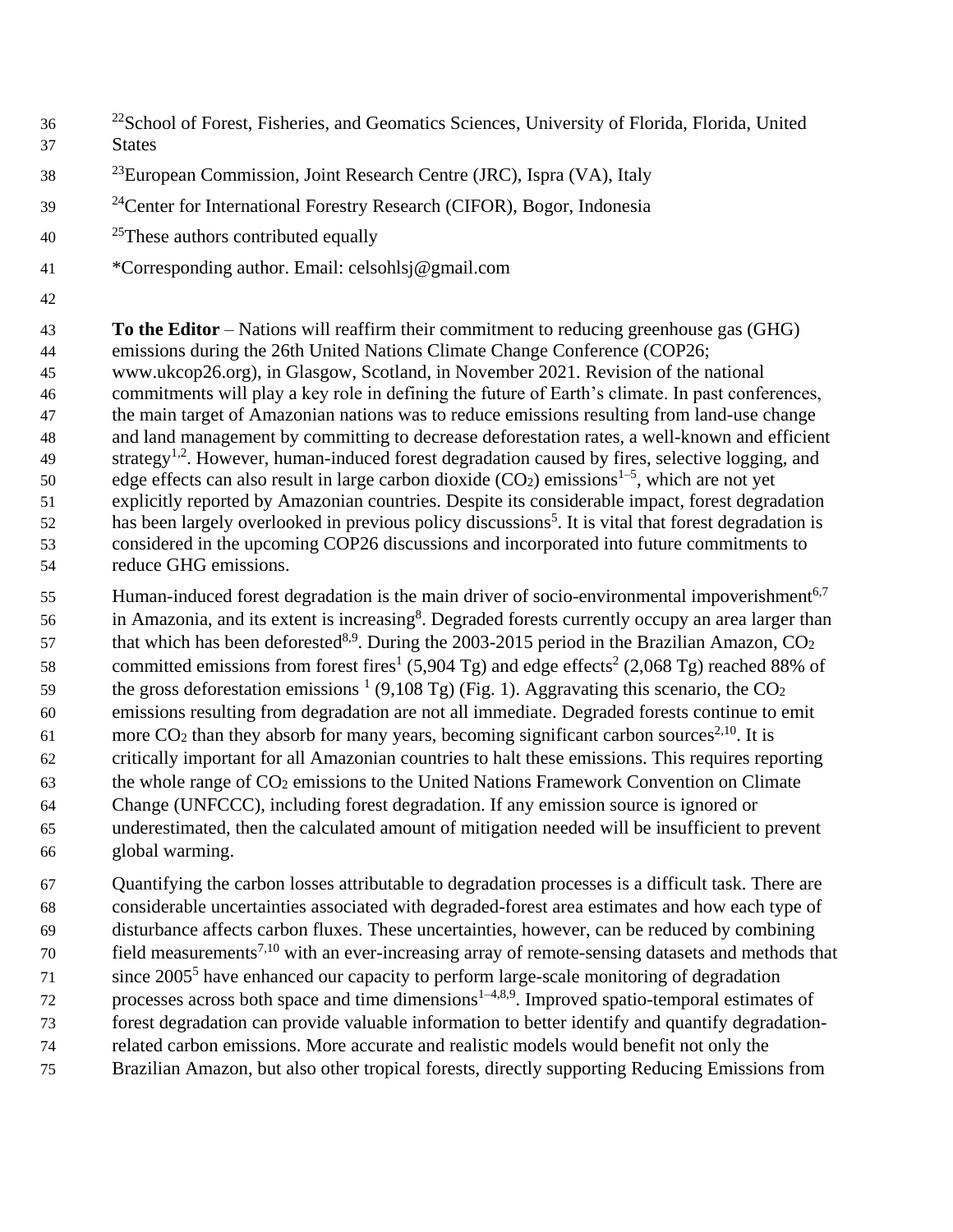- Deforestation and Forest Degradation (REDD+) activities to boost the reduction of emissions worldwide.
- Effective policies to curb deforestation do not directly address forest degradation<sup>1,2</sup>. In the
- Brazilian Amazon, while government initiatives and international pressure helped reduce
- 80 emissions from deforestation<sup>2,11</sup>, emissions from forest fires<sup>1</sup> and edge effects<sup>2</sup> increased in the
- 2005-2015 period. Addressing human-induced degradation requires going beyond identifying
- and quantifying the different types of disturbance. Above all, new strategies must be established
- to avoid and offset related emissions, including the sustainable use of forest resources, restoration of degraded old-growth forests<sup>12</sup>, and protection of secondary-growth forests<sup>13,14</sup>.
- These strategies need to be incorporated into national policies and international agreements.
- Reducing emissions from land-use and land-cover change will only be effective in supporting sustainable development of the Amazon region if policies address the social, economic, political, and environmental causes of deforestation and degradation. Furthermore, they have to be accompanied by incentives, land management technology, capacity building, provision of alternative income sources, territorial planning and market mechanisms to strengthen the 91 sustainable production chains<sup>15</sup>. To be successful, policies that aim to address both deforestation and forest degradation must incorporate continuous on-the-ground monitoring and accountability for illegal environmental activities.
- The impacts of forest degradation have been overlooked in policy discussions for too long. The COP26 discussions present an ideal opportunity to draw attention to these issues and establish much needed new strategies to reduce emissions associated with land-use and land-cover change.
- 
- 
- 
- 
- 
- 
- 
- 
- 
- 
- 
- 
-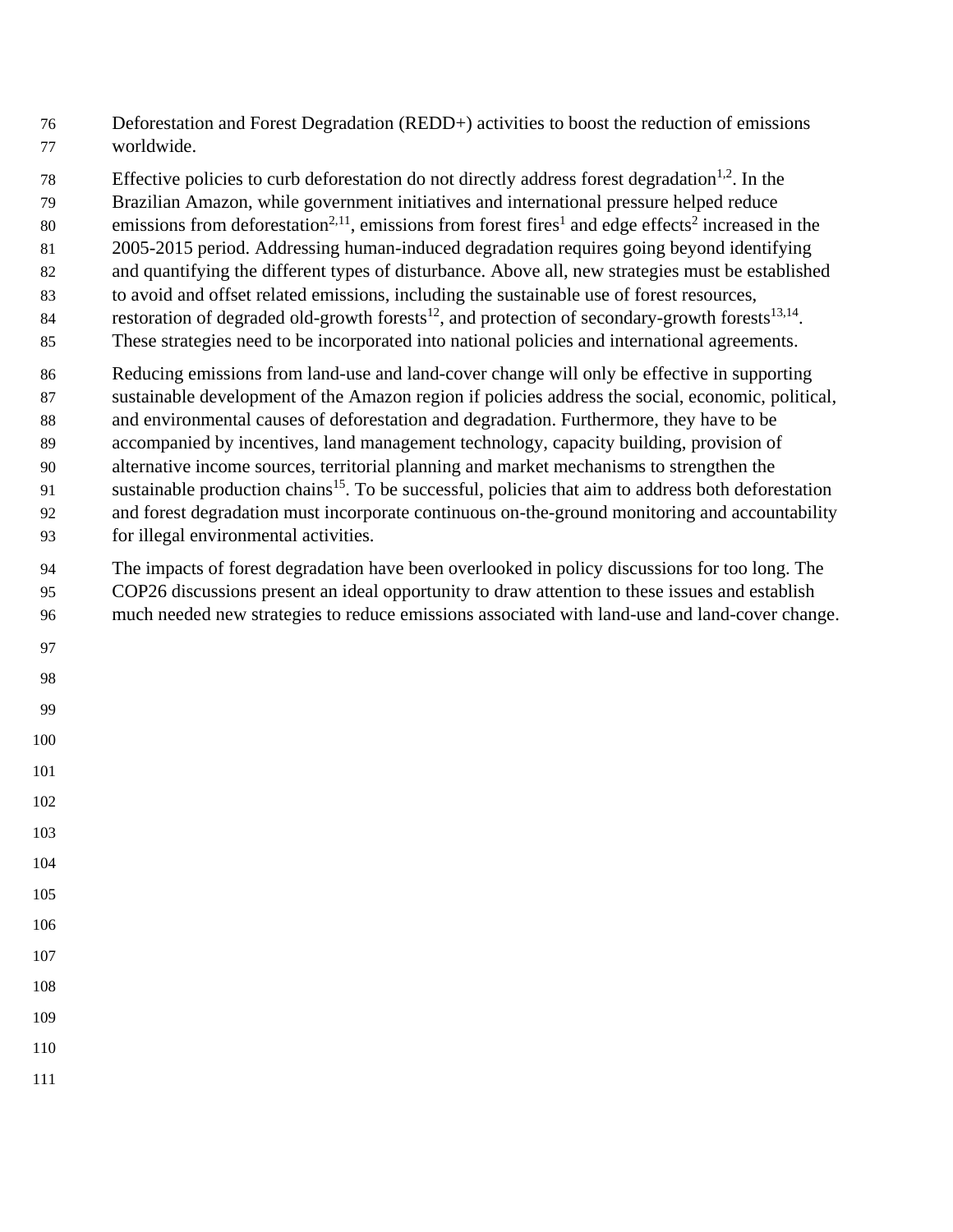| 112                                                                | <b>References</b> |                                                                                                                                                                                                                                                                                                                                                                                                                                                                                                                                                                                                                                                                                                                                                                                                                                                                                                   |
|--------------------------------------------------------------------|-------------------|---------------------------------------------------------------------------------------------------------------------------------------------------------------------------------------------------------------------------------------------------------------------------------------------------------------------------------------------------------------------------------------------------------------------------------------------------------------------------------------------------------------------------------------------------------------------------------------------------------------------------------------------------------------------------------------------------------------------------------------------------------------------------------------------------------------------------------------------------------------------------------------------------|
| 113<br>114                                                         | 1.                | Aragão, L. E. O. C. et al. 21st Century drought-related fires counteract the decline of<br>Amazon deforestation carbon emissions. Nat. Commun. 9, 536 (2018).                                                                                                                                                                                                                                                                                                                                                                                                                                                                                                                                                                                                                                                                                                                                     |
| 115<br>116                                                         | 2.                | Silva Junior, C. H. L. et al. Persistent collapse of biomass in Amazonian forest edges<br>following deforestation leads to unaccounted carbon losses. Sci. Adv. 6, (2020).                                                                                                                                                                                                                                                                                                                                                                                                                                                                                                                                                                                                                                                                                                                        |
| 117<br>118                                                         | 3.                | Assis, T. O. et al. CO2 emissions from forest degradation in Brazilian Amazon. Environ.<br>Res. Lett. 15, 104035 (2020).                                                                                                                                                                                                                                                                                                                                                                                                                                                                                                                                                                                                                                                                                                                                                                          |
| 119<br>120                                                         | 4.                | Harris, N. L. et al. Global maps of twenty-first century forest carbon fluxes. Nat. Clim.<br>Chang. 11, 234–240 (2021).                                                                                                                                                                                                                                                                                                                                                                                                                                                                                                                                                                                                                                                                                                                                                                           |
| 121                                                                | 5.                | Asner, G. P. Selective Logging in the Brazilian Amazon. Science 310, 480–482 (2005).                                                                                                                                                                                                                                                                                                                                                                                                                                                                                                                                                                                                                                                                                                                                                                                                              |
| 122<br>123                                                         | 6.                | Caviglia-Harris, J. et al. Busting the Boom-Bust Pattern of Development in the Brazilian<br>Amazon. World Dev. 79, 82-96 (2016).                                                                                                                                                                                                                                                                                                                                                                                                                                                                                                                                                                                                                                                                                                                                                                  |
| 124<br>125                                                         | 7.                | Barlow, J. et al. Anthropogenic disturbance in tropical forests can double biodiversity loss<br>from deforestation. <i>Nature</i> 535, 144–147 (2016).                                                                                                                                                                                                                                                                                                                                                                                                                                                                                                                                                                                                                                                                                                                                            |
| 126<br>127                                                         | 8.                | Matricardi, E. A. T. et al. Long-term forest degradation surpasses deforestation in the<br>Brazilian Amazon. Science 369, 1378-1382 (2020).                                                                                                                                                                                                                                                                                                                                                                                                                                                                                                                                                                                                                                                                                                                                                       |
| 128<br>129                                                         | 9.                | Vancutsem, C. et al. Long-term (1990–2019) monitoring of forest cover changes in the<br>humid tropics. Sci. Adv. $7$ , eabe1603 (2021).                                                                                                                                                                                                                                                                                                                                                                                                                                                                                                                                                                                                                                                                                                                                                           |
| 130<br>131                                                         | 10.               | Silva, C. V. J. et al. Estimating the multi-decadal carbon deficit of burned Amazonian<br>forests. Environ. Res. Lett. 15, 114023 (2020).                                                                                                                                                                                                                                                                                                                                                                                                                                                                                                                                                                                                                                                                                                                                                         |
| 132<br>133                                                         | 11.               | Silva Junior, C. H. L. et al. The Brazilian Amazon deforestation rate in 2020 is the<br>greatest of the decade. Nat. Ecol. Evol. 5, 144–145 (2021).                                                                                                                                                                                                                                                                                                                                                                                                                                                                                                                                                                                                                                                                                                                                               |
| 134<br>135                                                         | 12.               | Lamb, D. Restoration of Degraded Tropical Forest Landscapes. Science 310, 1628–1632<br>(2005).                                                                                                                                                                                                                                                                                                                                                                                                                                                                                                                                                                                                                                                                                                                                                                                                    |
| 136<br>137                                                         | 13.               | Heinrich, V. H. A. et al. Large carbon sink potential of secondary forests in the Brazilian<br>Amazon to mitigate climate change. Nat. Commun. 12, 1785 (2021).                                                                                                                                                                                                                                                                                                                                                                                                                                                                                                                                                                                                                                                                                                                                   |
| 138<br>139                                                         | 14.               | Smith, C. C. et al. Old-growth forest loss and secondary forest recovery across<br>Amazonian countries. Environ. Res. Lett. (2021).                                                                                                                                                                                                                                                                                                                                                                                                                                                                                                                                                                                                                                                                                                                                                               |
| 140<br>141                                                         | 15.               | Stabile, M. C. C. et al. Solving Brazil's land use puzzle: Increasing production and<br>slowing Amazon deforestation. Land Use Policy 91, 104362 (2020).                                                                                                                                                                                                                                                                                                                                                                                                                                                                                                                                                                                                                                                                                                                                          |
| 142<br>143<br>144<br>145<br>146<br>147<br>148<br>149<br>150<br>151 |                   | Fig. 1   Carbon dioxide $(CO_2)$ emissions from deforestation and forest degradation (i.e., forest<br>fires and edge effect) within the Brazilian Amazon. (a) Annual $CO2$ emissions. (b) Cumulative<br>$CO2$ emissions. To estimate the amount of $CO2$ emitted to the atmosphere by deforestation and<br>forest degradation, we compiled data from the literature <sup>1,2</sup> for the 2003-2015 period. The emissions<br>by deforestation and forest fires were obtained directly from Aragão et al. (2018) <sup>1</sup> as annual gross<br>emission of CO <sub>2</sub> . Emissions by edge effects were calculated in two steps: (i) annual carbon (C)<br>loss at the 120-m forest edges within the Brazilian Amazon was obtained from Silva Junior et al.<br>$(2020)^2$ ; (ii) then, we multiplied <sup>1</sup> all annual C loss by 3.67 to convert into gross CO <sub>2</sub> emissions. |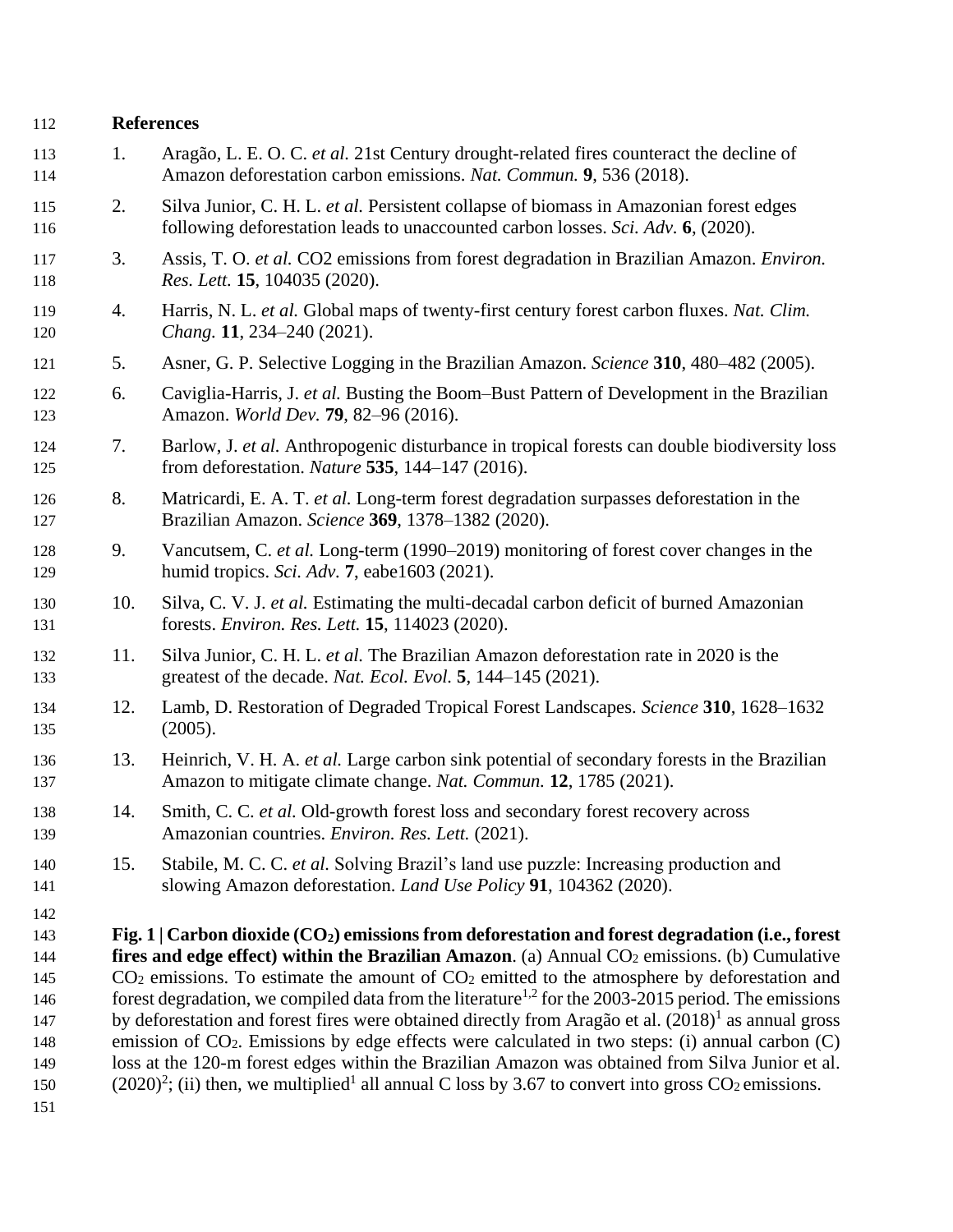## **Competing interests**

The authors declare no competing interests.

## **Acknowledgements**

 This study was financed in part by the Coordenação de Aperfeiçoamento de Pessoal de Nível Superior – Brasil (CAPES) – Finance Code 001. N.S.C., A.C.M.P., J.B.C.R, P.M.F. and L.E.O.C.A. thank the Brazilian National Council for Scientific and Technological Development (CNPq) for funding (processes 140379/2018-5, 140877/2018-5, 301597/2020-0, 311103/2015-4 and 305054/2016-3, respectively). A.P.L. thanks the São Paulo Research Foundation (FAPESP; process 2016/21043-8) for funding. V.H. was supported by a NERC GW4+ Doctoral Training Partnership studentship from the Natural Environment Research Council (NE/L002434/1). D.M.L. acknowledges funding from FAPESP (2015/02537-7) and from the AIMES (Analysis, Integration and Modelling of the Earth System) program. A.A., C.S. and P.B. were funded by Global Wildlife Conservation (Grant #5282.019-0285) and Climate Land Use Alliance (G-2010-57219). E.B. and J.B. were funded by the UK Research and Innovation (NE/S01084X/1) and the BNP Paribas Foundation (Bioclimate). J.F., E.B. and J.B. thank CNPq for funding (processes 441573/2020-7, 441659/2016-0, 441949/2018-5, and 420254/2018-8). L.O.A. thanks the Inter-American Institute for Global Change Research (IAI; process SGP-HW 016), the CNPq (processes 441949/2018-5 and 442650/2018-3), and FAPESP (processes 2016/02018-2, 2019/05440-5, and 2018/14423-4) for funding. The funders had no role in study design, data collection and analysis, decision to publish, or preparation of the manuscript. This Correspondence presents the personal views of the authors based on their scientific expertise but is not aimed at representing the official positions of their own organizations.